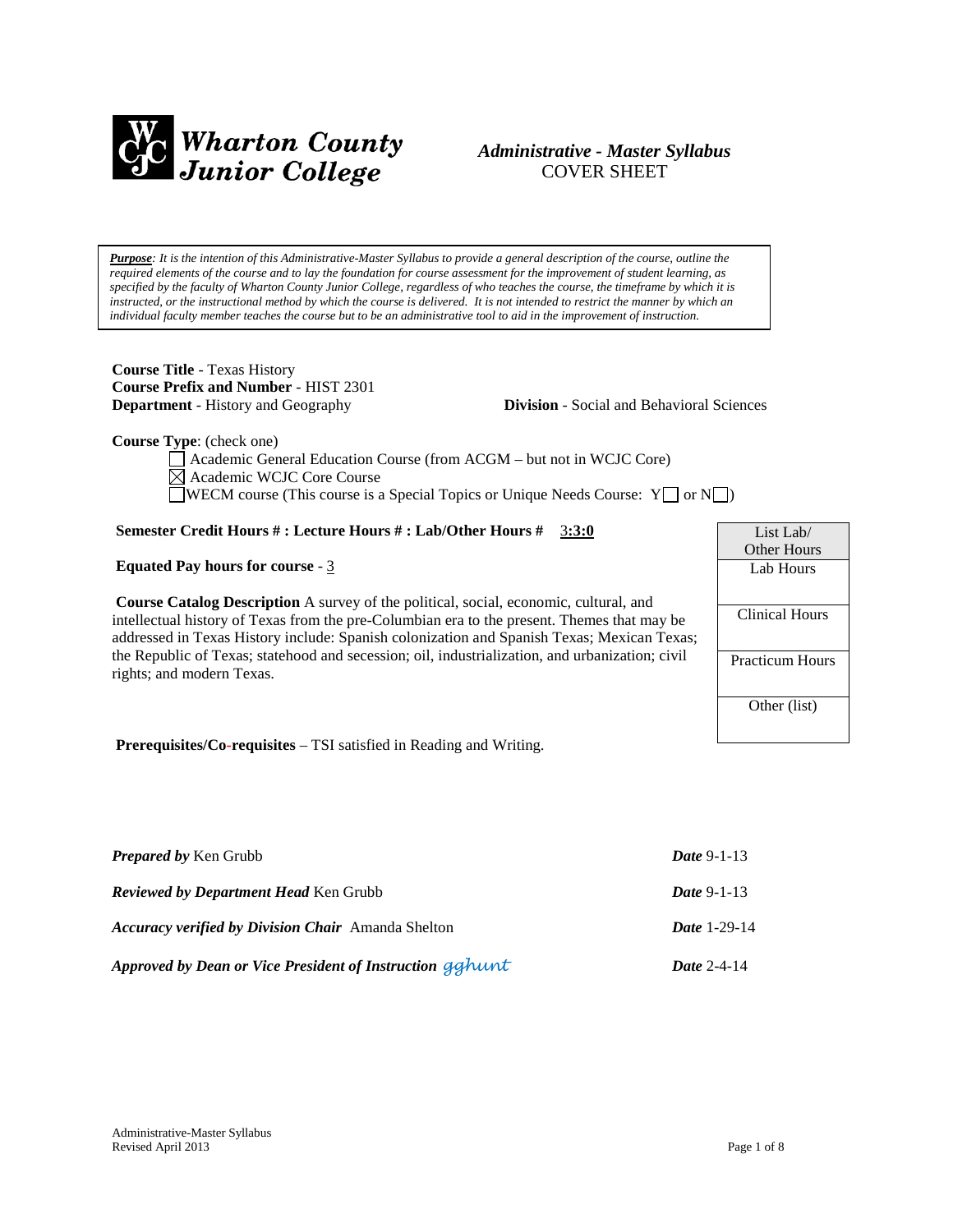

**I. Topical Outline** – Each offering of this course must include the following topics (be sure to include information regarding lab, practicum, clinical or other non-lecture instruction):

The instructor will organize the course in such a way that the main periods of the Texas History will be surveyed in a balanced manner. It is within the prerogative of the instructor to assign exact amounts of time (days and weeks) to each of the main periods/topics which are outlined as follows:

- The Native Americans of Texas
- Spanish Exploration in Texas including the French-Spanish Rivalry
- The Spanish Missions
- The Struggles of New Spain and Texas Colonization (1763-1821)
- Filibustering in Spanish Texas
- The Austins and the Empresario System
- Mexico's Changing Policy toward Texas
- Early Conflict in Texas
- Texas Revolution (1835-1836)
- Texas Election of 1836 and Annexation
- Sam Houston's First Administration
- Mirabeau B. Lamar's Administration
- Sam Houston's Second Administration
- Anson Jones Administration
- Immigration to Texas Post-1836
- Mexican War (1846-1848)
- Compromise of 1850 and the "Panhandle" Line
- Native American Problems in the 1850s
- Slavery and the Plantation System
- The Secession Debate in Texas
- Texas in the Civil War
- Defeat and Removal of the Texas Indian Nations
- Open-Range Cattle Industry in Texas
- Reform Politics in Texas (Gilded Age)
- Spindletop (1901) and Modern Age
- Texas and Immigration, 1900-1920
- Texas and Issues of Racism, 1900-present
- Great Depression/New Deal in Texas (1930s)
- Texas Involvement in World Wars, Korea and Vietnam
- Governors of Texas
- Social Issues since World War II, 1945-Present

It is within the prerogative of the instructor to cover additional topics.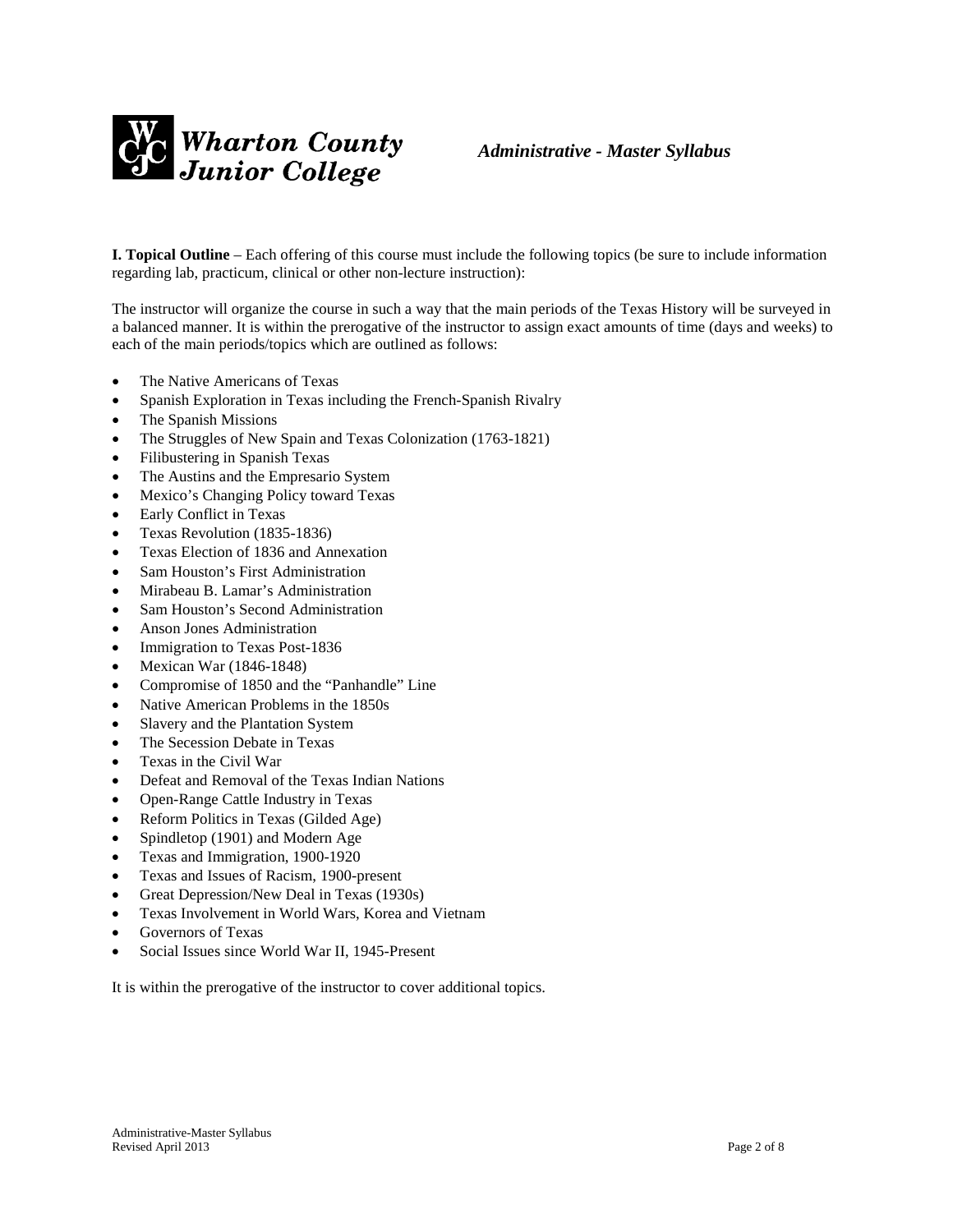### **II. Course Learning Outcomes**

| <b>Learning Outcomes</b><br>Upon successful completion of this course,<br>students will:                                               | <b>Methods of Assessment</b>                                                                                                                                                                                                                                                                                                        |
|----------------------------------------------------------------------------------------------------------------------------------------|-------------------------------------------------------------------------------------------------------------------------------------------------------------------------------------------------------------------------------------------------------------------------------------------------------------------------------------|
| 1.) Create an argument through the use of<br>historical evidence.                                                                      | 1.) Written projects as assigned by instructor.<br>These assignments may include essays on exams,<br>book reviews, reviews of primary documents or<br>scholarly articles, research papers, journal projects,<br>or other written assignments that emphasize<br>analysis. Oral presentations at the discretion of the<br>instructor. |
| 2.) Analyze and interpret primary and<br>secondary sources.                                                                            | 2.) Measured by Post-Test and written projects as<br>assigned by instructor. These assignments may<br>include book reviews, research papers, or journal<br>projects that emphasize analysis of sources.                                                                                                                             |
| 3.) Analyze the effects of historical, social,<br>political, economic, cultural, and global<br>forces on this period of Texas history. | 3.) Measured by Post-Test, objective and/or essay<br>exams, quizzes, critical thinking exercises, and/or<br>projects which may include research papers, book<br>reviews, essays, and/or oral presentations.                                                                                                                         |

## **III. Required Text(s), Optional Text(s) and/or Materials to be Supplied by Student.**

Required textbook is chosen by the individual instructor. Texts in use by our department include:

- *Texas Heritage*, Procter, 4<sup>th</sup> edition, Davidson Publisher, 2003
- *History of Texas*, Calvert, 3rd edition, Davidson Publisher, 2002
- *Texas: Lone Star State*, Richardson, 9<sup>th</sup> edition, Pearson Publisher, 2005
- *Texas: Crossroads of North America,* DeLaTeja, 2004 Edition, Houghton Mifflin

Additional titles selected by the instructor available in library collection. Primary documents may be distributed to students, made available from instructor web site, or placed on reserve in the library.

## **IV. Suggested Course Maximum** - 35

#### **V. List any specific spatial or physical requirements beyond a typical classroom required to teach the course**.

No special requirements for face-to-face course. Students must have access to all appropriate technology for www course.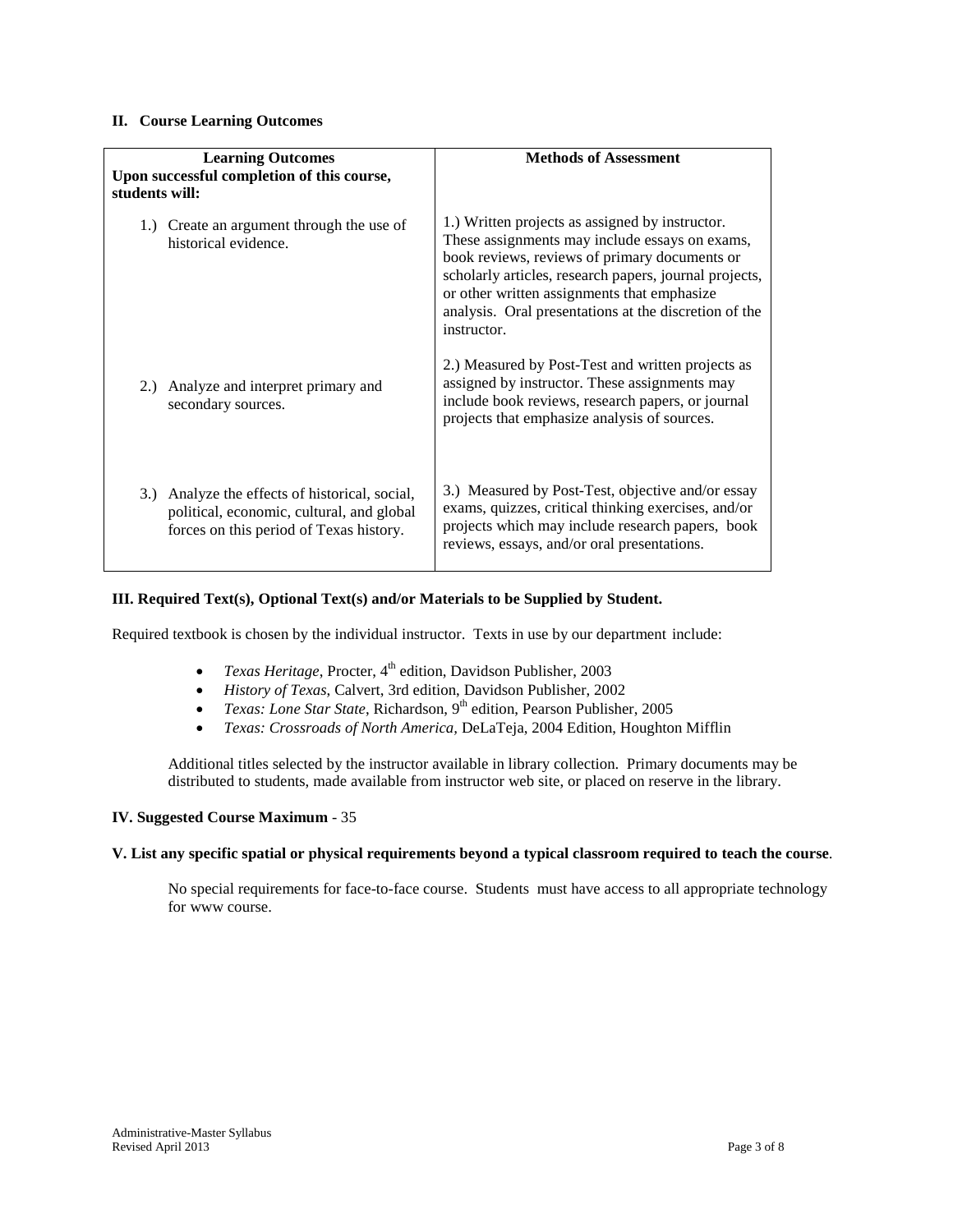## **VI. Course Requirements/Grading System – Describe any course specific requirements such as research papers or reading assignments and the generalized grading format for the course**

The grading scale used for all tests, papers, and projects will be as follows:

90% to  $100% = A$ 80% to  $89% = B$ 70% to  $79% = C$ 60% to  $69\% = D$ Below  $59\% = F$ 

Instructors may also use a point system to determine final scores as long as this point system is clearly outlined in the instructor's syllabus.

#### Writing Project(s)  $-25-50\%$

(may include research papers, exam essays, book/film reviews, and/or response papers) Exams – 25-75%

(may include quizzes, unit exams, exam essays, and/or oral presentation) Participation – 0-50%

(may include daily assignments, projects, attendance, and/or class participation) Departmental Post-test – 10-50 %

Professors will use a combination of the above totaling 100% and enumerate the exact breakdown on the student syllabus.

Instructors may use the narrative/lecture method of instruction to impart factual information and to suggest to students the different interpretations of United States history. The narrative method is also useful for setting the stage for class discussions.

Class discussion between students and instructors is encouraged for the purpose of developing in students the ability to speak before others about historical events. Class discussions should arise from the readings that students complete and from points of interest and the interpretation of facts that emerge in class, especially those relevant to students.

Students will be required to complete written work or to prepare oral presentations to further elaborate or explain what has been presented and discussed by the instructor. These requirements are designed to challenge the student to analyze and critique the material presented. The written work may be in the form of essay test topics, book reviews, reports on articles in scholarly journals, or other written assignments as assigned by the instructor. Oral presentations may be designed as debates, informative overviews, or persuasive monologues.

Minimum requirements include the following:

- 1.) Attend class in accordance with college policy and as stipulated by the instructor.
- 2.) Complete appropriate reading assignments made by the instructor
- 3.) Complete appropriate writing assignments based on the readings, classroom presentations and discussion
- 4.) Complete oral presentations (if assigned by instructor)
- 5.) Complete appropriate tests (quizzes, major examinations, and a final examination)

Assessment will be conducted using a variety of methods. Objective questions such as multiple-choice, matching, true/false and fill-in-the blank may be used as well as subjective questions which may demand narrative identification, lengthy narrative responses, and also critical thinking. Students will be tested on materials presented in class and are expected to develop listening and note-taking skills. The weight, style, and nature of the specific assessment tool is left to the discretion of the individual instructor, but each instructor must place emphasis on the development of critical thinking skills.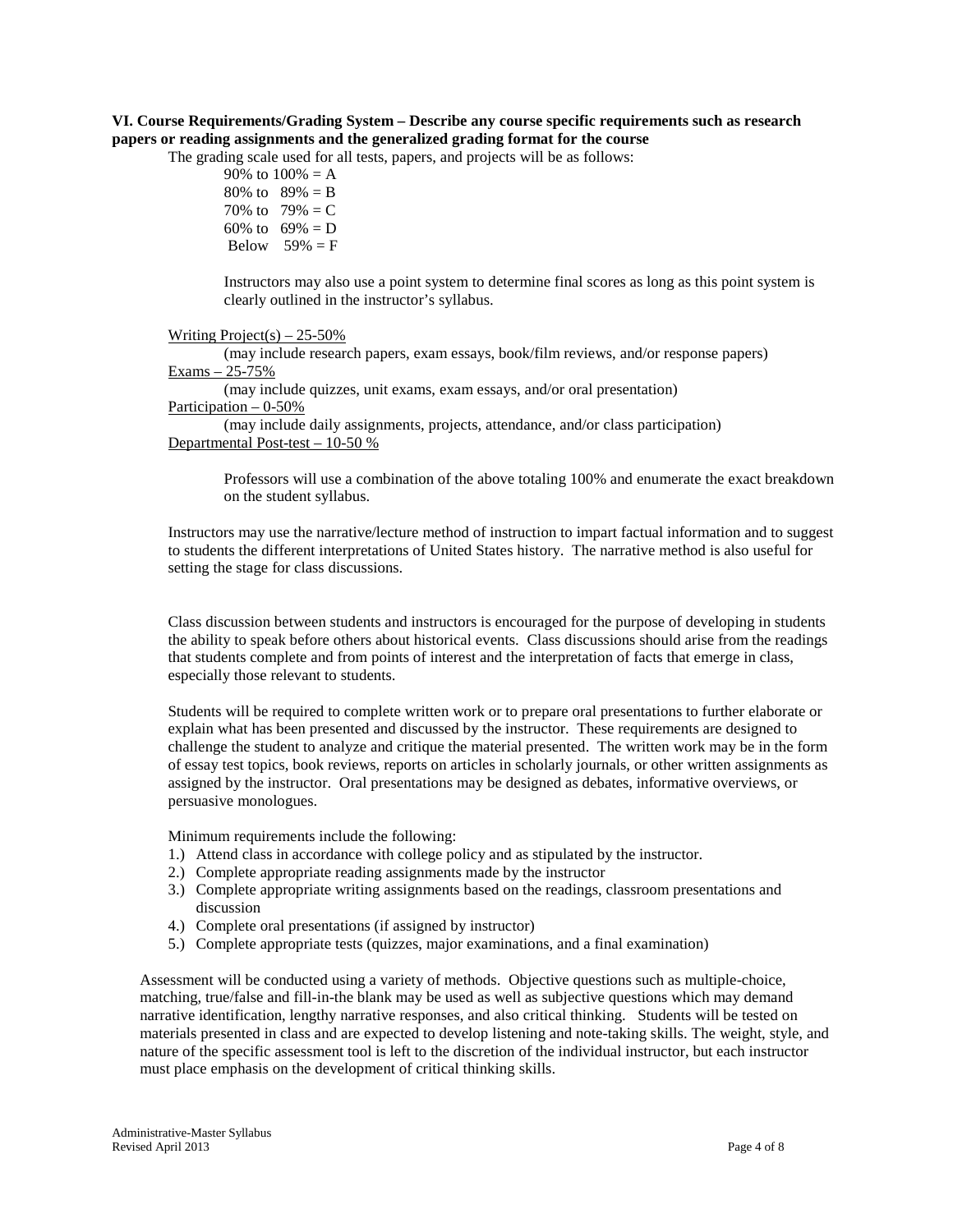The post-test will also serve as the standardized, comprehensive exit examination. It will consist of twenty-five (25) multiple-choice questions and should be given the same day as the final examination. It may be part of that examination or stand alone as the final examination. The weight of the Post-Test to the student's course grade and the percentage assigned it as part of the final examination will be at the discretion of the instructor. The recommended weight of the Post-Test as part of the course grade is within the 10 to 50% range and all students must complete the exam.

The results of the Post-Test will be analyzed and discussed by the department. This will enable department members to evaluate strengths and weaknesses in the curriculum or the text, provide data regarding different class formats, schedules, and campus locations, and identify areas of improvement for the instructor. This measurement system serves as a valuable diagnostic instrument for the improvement of curriculum materials and classroom management in regard to improving student learning and developing intellectual competencies.

## **VII. Curriculum Checklist**

- **Academic General Education Course** (from ACGM – but not in WCJC Core) No additional documentation needed

## - **Academic WCJC Core Course**

Attach the Core Curriculum Checklist, including the following:

- Basic Intellectual Competencies
- Perspectives
- Exemplary Educational Objectives

## - **WECM Courses**

If needed, revise the Program SCANS Matrix & Competencies Checklist.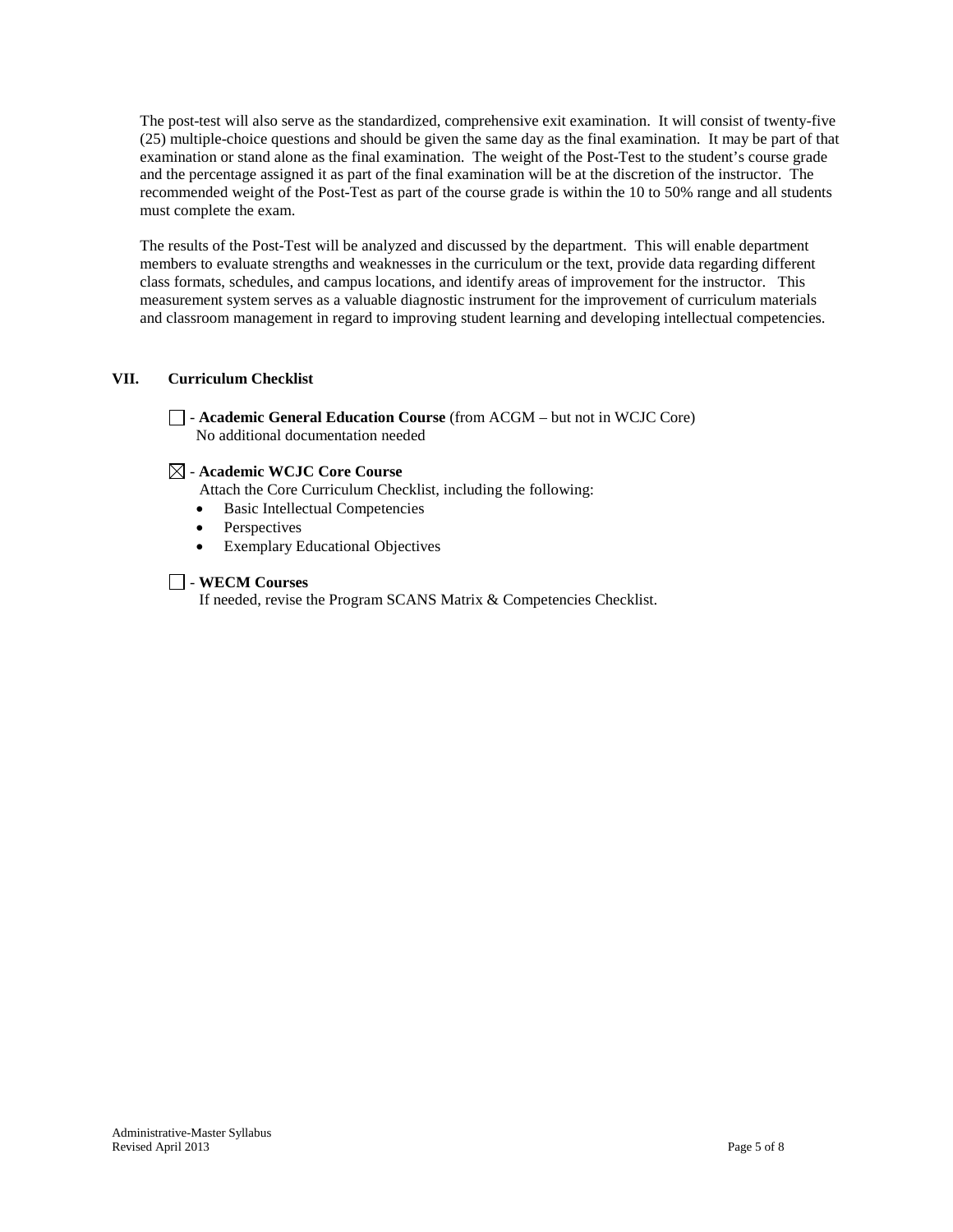

## **Page 1: Competencies**

| Course Prefix & Number: HIST 2301 |                                                                                                                                                                                                                                                                                                                                                                                               |  |
|-----------------------------------|-----------------------------------------------------------------------------------------------------------------------------------------------------------------------------------------------------------------------------------------------------------------------------------------------------------------------------------------------------------------------------------------------|--|
| <b>Competency</b>                 | <b>Method of Assessment</b>                                                                                                                                                                                                                                                                                                                                                                   |  |
| <b>CRITICAL THINKING</b>          | Assessed by a written assignment that requires students to<br>make supported assertions, use primary and/or secondary<br>sources, and/or explore politics, society or culture in<br>Texas during Spanish colonization and Spanish Texas;<br>Mexican Texas; the Republic of Texas; statehood and<br>secession; oil, industrialization, and urbanization; civil<br>rights; and/or modern Texas. |  |
| <b>COMMUNICATION</b>              | Assessed by a written assignment that requires students to<br>make supported assertions, use primary and/or secondary<br>sources, and/or explore politics, society or culture in<br>Texas during Spanish colonization and Spanish Texas;<br>Mexican Texas; the Republic of Texas; statehood and<br>secession; oil, industrialization, and urbanization; civil<br>rights; and/or modern Texas. |  |
| <b>SOCIAL RESPONSIBILITY</b>      | Assessed by a written assignment that requires students to<br>make supported assertions, use primary and/or secondary<br>sources, and/or explore politics, society or culture in<br>Texas during Spanish colonization and Spanish Texas;<br>Mexican Texas; the Republic of Texas; statehood and<br>secession; oil, industrialization, and urbanization; civil<br>rights; and/or modern Texas. |  |
| EMPIRICAL AND QUANTITATIVE SKILLS | Assessed by a written assignment that requires students to<br>make supported assertions, use primary and/or secondary<br>sources, and/or explore politics, society or culture in<br>Texas during Spanish colonization and Spanish Texas;<br>Mexican Texas; the Republic of Texas; statehood and<br>secession; oil, industrialization, and urbanization; civil<br>rights; and/or modern Texas. |  |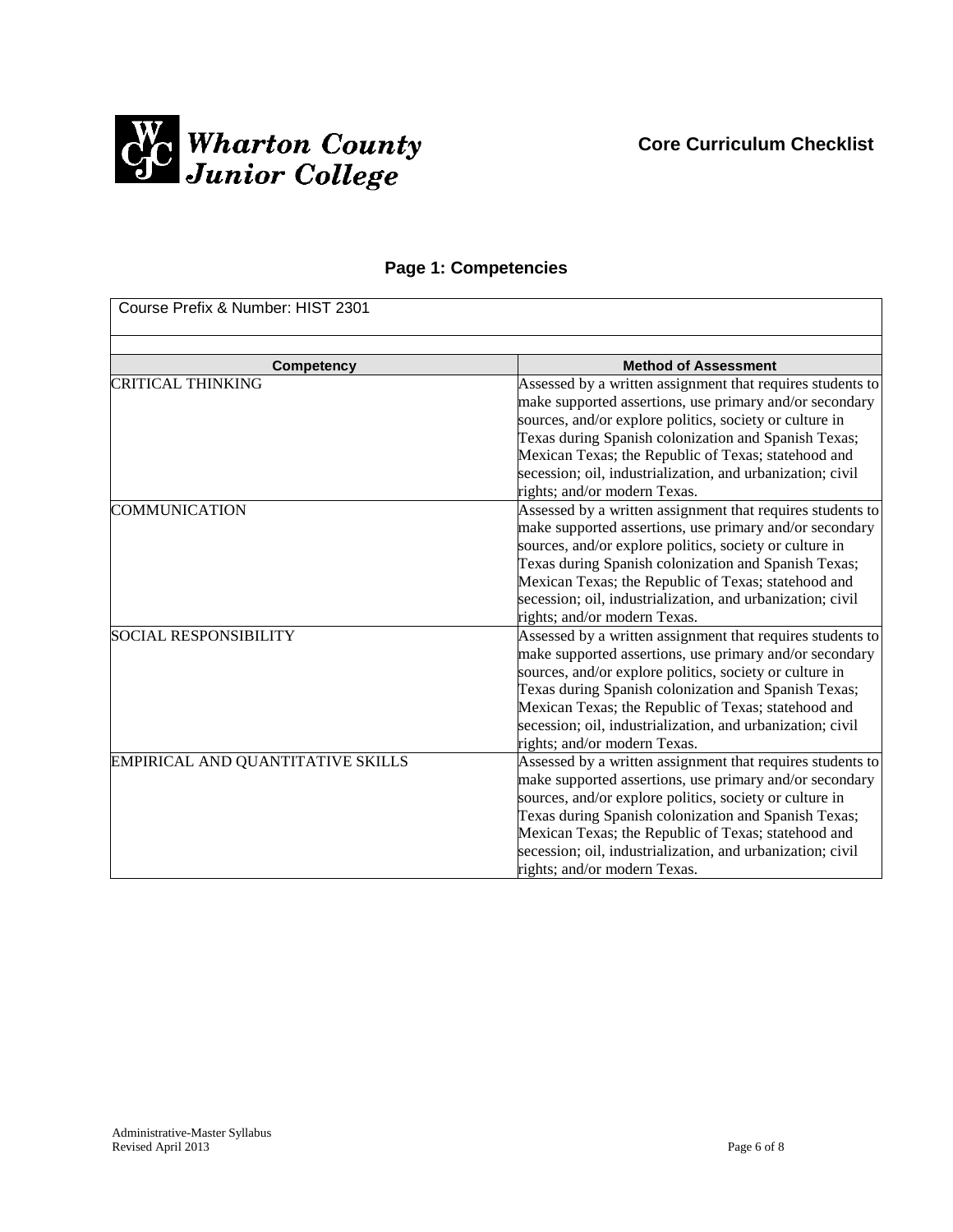

# **Page 2: Perspectives**

| Course Prefix & Number: HIST 2301                                                                                                                                                                                                                                     |                                                                                                                                                                                                                                                                                                     |  |
|-----------------------------------------------------------------------------------------------------------------------------------------------------------------------------------------------------------------------------------------------------------------------|-----------------------------------------------------------------------------------------------------------------------------------------------------------------------------------------------------------------------------------------------------------------------------------------------------|--|
|                                                                                                                                                                                                                                                                       |                                                                                                                                                                                                                                                                                                     |  |
| <b>Perspective</b>                                                                                                                                                                                                                                                    | <b>Method of Assessment</b>                                                                                                                                                                                                                                                                         |  |
| 1. Establish broad and multiple perspectives of the individual in<br>relationship to the larger society and world in which he or she lives, and<br>help the student to understand the responsibilities of living in a culturally-<br>and ethically-diversified world; | Through lecture, class discussion, and assigned reading,<br>students are exposed to the impact culture and ethnic<br>diversity has on the history of the United States. Students<br>are tested on competency in this area by essays on exams,<br>post-test questions, and out-of-class assignments. |  |
| 2. Stimulate a capacity to discuss and reflect upon individual, political,<br>economic, and social aspects of life to understand ways to be a<br>responsible member of society;                                                                                       | Students who complete this course have been provided<br>with a background of historical knowledge to use as a<br>framework to analyze and participate as a responsible<br>member of society. Measurement taken throughout<br>course on tests and written assignments.                               |  |
| 3. Recognize the importance of maintaining health and wellness;                                                                                                                                                                                                       | Perspective does not apply.                                                                                                                                                                                                                                                                         |  |
| 4. Develop a capacity to use knowledge of how technology and science<br>affect lives;                                                                                                                                                                                 | Perspective does not apply directly; however students<br>who complete the course have been provided with a<br>background on major developments and change in<br>technology and science in the United States to use as a<br>framework for study in their field.                                      |  |
| 5. Develop personal values for ethical behavior;                                                                                                                                                                                                                      | The rationale for including this perspective is to promote<br>civic awareness and to instill in the students the<br>importance of active participation in the political process<br>and to be a contributing member of their community.                                                              |  |
| 6. Develop the ability to make aesthetic judgments;                                                                                                                                                                                                                   | Perspective does not apply.                                                                                                                                                                                                                                                                         |  |
| 7. Use logical reasoning in problem solving;                                                                                                                                                                                                                          | Perspective does not apply directly; however students<br>who complete the course have been provided with a<br>background in how individuals in the past have failed or<br>succeeded at problem solving to use as a framework for<br>analyzing problems and for determining probable<br>solutions.   |  |
| 8. Integrate knowledge and understanding of the interrelationships of the Measured by written assignments, essays on<br>scholarly disciplines                                                                                                                         | examinations, oral presentations, and the Post-Test                                                                                                                                                                                                                                                 |  |